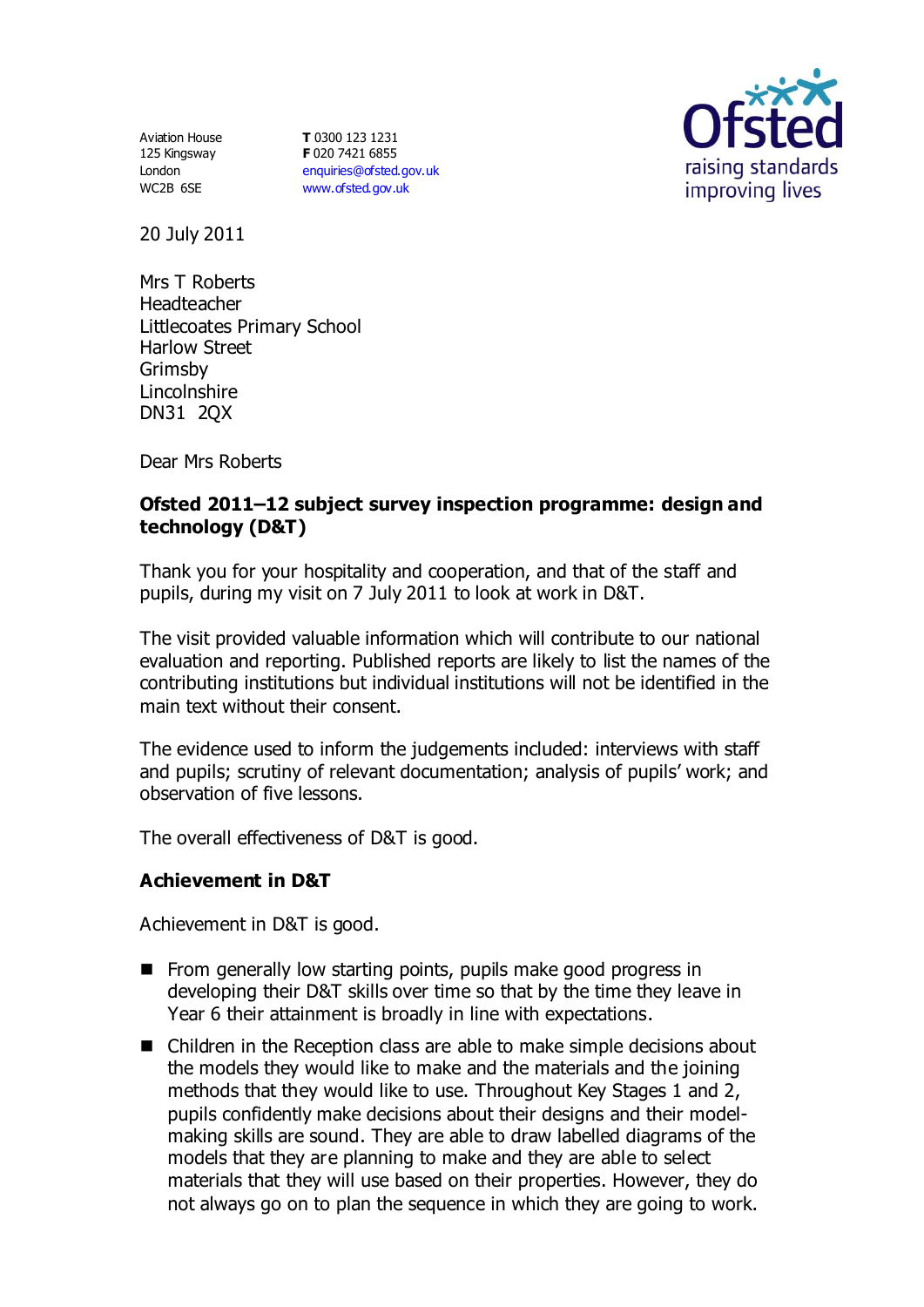- Pupils develop an understanding of safe working practices, particularly when using tools. From an early age, they take turns to be responsible for the safe working practices of their group. For example, in the Reception class some children act as 'safety spies' to look out for anyone who was not working safely and they are clear what this means. By the time pupils reach the end of Key Stage 2, they can create designs and work with a variety of materials and equipment with increasing accuracy.
- Pupils' attitudes to D&T are very positive. Their behaviour in lessons is good and sometimes outstanding with many examples of pupils helping one another and working cooperatively.

# **Quality of teaching in D&T**

The quality of teaching in D&T is good.

- Teachers have good subject knowledge about the nature of products and about how to use tools accurately. Tasks are presented in interesting ways. For example, Year 6 pupils took great pride in making their scented drawer sachets.
- Teachers are clear about the process of designing, making and evaluating products. However, at times, pupils follow instructions when making products rather than being challenged to devise and work to their own sequences and plans.
- Teachers' explanations are clear and additional adults are used effectively. For example, teaching assistants helped children to develop their finishing skills when using clay to make leaf pots.
- $\blacksquare$  The practice of assigning each pupil a clear role, such as project manager, resource investigator or administrator, effectively ensures that they all ably contribute to group work.
- Teachers use questioning effectively to check on pupils' understanding and to challenge their ideas. This is particularly so in the Early Years Foundation Stage, where questioning is subtly used to improve children's language, for example, to extend their explanations.

### **Quality of the curriculum in D&T**

The quality of the curriculum in D&T is good.

- The curriculum is broad and balanced and meaningful links are made between subjects. However, a relative weakness is the lack of planned opportunities for pupils to work with mechanisms and control technology in a progressive way.
- $\blacksquare$  The use of an 'apprentice' style challenge for each class, in which pupils demonstrated their designing and making skills to make products such as sweets and bath bombes, was particularly successful in developing pupils' awareness of business and enterprise contexts.
- Opportunities for Reception-age children to develop early D&T skills are good. Children have good opportunities to work indoors and outdoors,